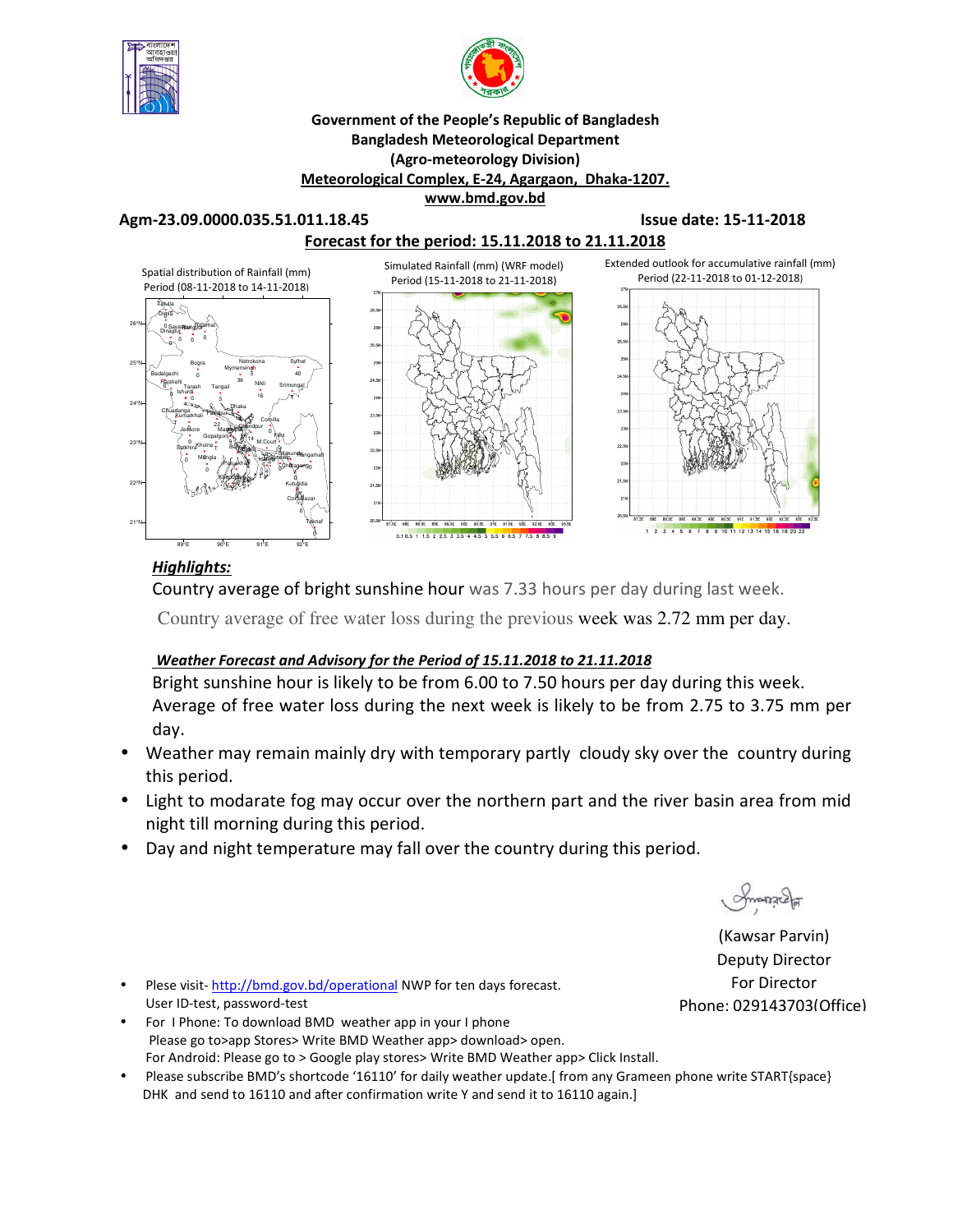## **Short Weather description Period: 08.11.2018 to 14.11.2018**

Maximum And Minimum Temperature (Range and Extreme)

| <b>Divisions</b> | <b>Maximum temperature</b><br>range in <sup>o</sup> C |         |                          | <b>Highest maximum</b><br>temperature in <sup>o</sup> C |                              |  | Minimum temperature<br>Range in <sup>o</sup> C | Lowest minimum<br>temperature in <sup>o</sup> C |      |              |
|------------------|-------------------------------------------------------|---------|--------------------------|---------------------------------------------------------|------------------------------|--|------------------------------------------------|-------------------------------------------------|------|--------------|
| <b>Dhaka</b>     | 28.5                                                  | $-30.6$ | <sup>o</sup> C Dhaka     | 30.6                                                    | $^{\circ}$ C <sub>16.0</sub> |  |                                                | $-21.3 °C$ Gopalgonj                            | 16.0 | $^{\circ}$ c |
| Mymensingh       | 28.6                                                  | $-30.2$ | <sup>o</sup> C Netrokona | 30.2                                                    | $^{\circ}$ C <sub>16.5</sub> |  |                                                | - 18.6 °C Mymensingh & Netrokona                | 16.5 | °c           |
| Chattogram       | 28.5                                                  | $-31.5$ | <sup>o</sup> C Comilla   | 31.5                                                    | $^{\circ}$ C 16.0            |  |                                                | $-$ 23.5 $\degree$ C Sitakunda                  | 16.0 | $^{\circ}$ c |
| Sylhet           | 29.2                                                  | $-30.6$ | <sup>o</sup> C Sylhet    | 30.6                                                    | $^{\circ}$ C <sub>14.5</sub> |  |                                                | $-$ 19.2 $\degree$ C Srimongal                  | 14.5 | °c           |
| Rajshahi         | 28.5                                                  | $-31.8$ | <sup>o</sup> C Bogura    | 31.8                                                    | $^{\circ}$ C <sub>14.3</sub> |  |                                                | $-$ 19.8 $^{\circ}$ C shurdi                    | 14.3 | °c           |
| Rangpur          | 27.2                                                  | $-31.0$ | <sup>o</sup> C Sayedpur  | 31.0                                                    | $^{\circ}$ C <sub>13.5</sub> |  |                                                | $18.3$ °C Tetulia                               | 13.5 | $^{\circ}$ c |
| Khulna           | 29.2                                                  | $-32.0$ | <sup>o</sup> C Satkhira  | 32.0                                                    | $^{\circ}$ C <sub>15.2</sub> |  |                                                | $-21.0$ <sup>o</sup> C Chuadanga                | 15.2 | °⊂           |
| Barishal         | 29.5                                                  | $-30.7$ | <sup>o</sup> C Bhola     | 30.7                                                    | $^{\circ}$ C <sub>16.8</sub> |  |                                                | - $20.9$ <sup>o</sup> C Barishal                | 16.8 | °c           |

#### *Rainfall analysis* and *average temperature:-*

| Name of the<br><b>Divisions</b> | Name of the<br><b>Stations</b> | Total<br>Rainfall<br>in (mm) | Rainfall<br>in $(mm)$ | Normal Deviation<br>in % | Total<br>Rainy<br>days | Average Average<br><b>Max</b><br>in % | M in<br>Humidity Humidity<br>in % | Average<br>M ax.<br>temp in °C | Average<br>Normal<br>M a x.<br>temp in<br>°C | M in.<br>temp in<br>۰c | Average Average<br>Normal<br>Min.<br>temp in |
|---------------------------------|--------------------------------|------------------------------|-----------------------|--------------------------|------------------------|---------------------------------------|-----------------------------------|--------------------------------|----------------------------------------------|------------------------|----------------------------------------------|
| <b>Dhaka</b>                    | Dhaka                          | 0                            | 11                    | $***$                    | 00                     | 096                                   | 047                               | 30.0                           | 29.9                                         | 17.7                   | 20.2                                         |
|                                 | Faridpur                       | 0                            | 13                    | $-100$                   | 00                     | 96                                    | 47                                | 30                             | 29.6                                         | 17.7                   | 20.2                                         |
|                                 | Madaripur                      | 0                            | 10                    | $-100$                   | 00                     | 99                                    | 45                                | 30.3                           | 29.7                                         | 17.7                   | 19.7                                         |
|                                 | Nikli                          | 0                            | $\star\star$          | $\star\star\star$        | 00                     | $\star\star$                          | $^{\star\star}$                   | $^{\star\star}$                | $\star\star$                                 | $\star\star$           | $\star\star$                                 |
|                                 | Tangail                        | 0                            | 8                     | $\star\star\star$        | 00                     | 096                                   | 043                               | 29.7                           | 30.0                                         | 17.7                   | 19.5                                         |
|                                 | Gopalgonj                      | 0                            | **                    | $***$                    | 00                     | 97                                    | 43                                | 29.7                           | $\star\star$                                 | 17                     |                                              |
| Mymensingh                      | Mymensingh                     | 0                            | 7                     | $***$                    | 00                     | 99                                    | 48                                | 29.4                           | 29.8                                         | 17.4                   | 19.1                                         |
|                                 | Netrokona                      | 0                            | **                    | $***$                    | 00                     | 100                                   | 049                               | 29.5                           | $^{\star\star}$                              | 17.4                   |                                              |
| Chattogram                      | Chattogram                     | 0                            | 25                    | $-100$                   | 00                     | $^{\star\star}$                       | $^{\star\star}$                   | 30.4                           | 30.0                                         | 20                     | 20.6                                         |
|                                 | Sitakunda                      | 0                            | 19                    | $-100$                   | 00                     | $^{\star\star}$                       | $\star\star$                      | $\star\star$                   | 30.3                                         | $\star\star$           | 19.7                                         |
|                                 | Rangamati                      | 0                            | 16                    | $-100$                   | 00                     | 98                                    | 23                                | 29.8                           | 29.4                                         | 17.5                   | 20.4                                         |
|                                 | Cox's Bazar                    | 0                            | 28                    | $-100$                   | 0                      | 93                                    | 54                                | 30.3                           | 30.3                                         | 21.2                   | 21.5                                         |
|                                 | Teknaf                         | 0                            | 26                    | $-100$                   | $\mathbf 0$            | $\star\star$                          | $\star\star$                      | $\star\star$                   | 30.4                                         | **                     | 21.5                                         |
|                                 | Hatiya                         | 0                            | 26                    | $-100$                   | 00                     | 100                                   | 54                                | 30.2                           | 29.3                                         | 18.7                   | 21.1                                         |
|                                 | Sandw ip                       | 0                            | 21                    | $\star\star\star$        | 00                     | $^{\star\star}$                       | $^{\star\star}$                   | $\star\star$                   | 29.3                                         | $^{\star\star}$        | 20.7                                         |
|                                 | Kutubdia                       | 0                            | 22                    | $-100$                   | 00                     | 92                                    | 51                                | 30.3                           | 30.0                                         | 20.1                   | 21.1                                         |
|                                 | Feni                           | 0                            | 14                    | $-100$                   | 00                     | 030                                   | 017                               | 30.4                           | 29.6                                         | 17.0                   | 19.4                                         |
|                                 | M.Court                        | 0                            | 21                    | $-100$                   | 00                     | 99                                    | 45                                | 30.3                           | 29.2                                         | 19.1                   | 20.6                                         |
|                                 | Chandpur                       | 0                            | 16                    | $***$                    | 00                     | 097                                   | 044                               | 031                            | 29.4                                         | 019                    | 20.4                                         |
|                                 | Cumilla                        | 0                            | 14                    | $-100$                   | 00                     | 098                                   | 043                               | 29.8                           | 29.7                                         | 17.3                   | 18.9                                         |
| <b>Sylhet</b>                   | Sylhet                         | 0                            | 10                    | $-100$                   | 00                     | 95                                    | 51                                | 30.1                           | 29.5                                         | 18.6                   | 19.1                                         |
|                                 | Srimongal                      | 0                            | 12                    | $-100$                   | 00                     | 99                                    | 49                                | 29.9                           | 29.1                                         | 15.4                   | 17.0                                         |
| Rajshahi                        | Rajshahi                       | 0                            | 6                     | $\star\star\star$        | 00                     | 099                                   | 045                               | 32.0                           | 29.6                                         | 20.5                   | 18.3                                         |
|                                 | Bogura                         | 0                            | 4                     | $***$                    | 00                     | 094                                   | 035                               | 30.2                           | 30.3                                         | 18.6                   | 19.2                                         |
|                                 | <b>Ishurdi</b>                 | 0                            | 7                     | $-100$                   | 00                     | 98                                    | 32                                | 29.5                           | 29.8                                         | 18.7                   | 18.3                                         |
|                                 | Badalgachi                     | 0                            | $\star\star$          | $\star\star\star$        | 00                     | 099                                   | 040                               | 29.2                           | $\star\star$                                 | 16.1                   | $\star\star$                                 |
|                                 | Tarash                         | 0                            | **                    | $\star\star\star$        | 00                     | 98                                    | $\overline{37}$                   | 29.3                           | $\star\star$                                 | 18.1                   |                                              |
| Rangpur                         | Rangpur                        | 0                            | 4                     | $-100$                   | $00\,$                 | 097                                   | 047                               | 29.4                           | 28.4                                         | 17.7                   | 18.0                                         |
|                                 | Dinajpur                       | 0                            | 4                     | $\star\star\star$        | 00                     | 097                                   | 040                               | 29.7                           | 29.1                                         | 15.7                   | 17.5                                         |
|                                 | Sayedpur                       | 0                            | $^{\star\star}$       | $***$                    | 00                     | 95                                    | 43                                | 30.1                           | $^{\star\star}$                              | 16.1                   |                                              |
|                                 | Rajarhat                       | 0                            | $^{\star\star}$       | $***$                    | 00                     | 097                                   | 048                               | 28.8                           | $^{\star\star}$                              | 15.8                   | $\star\star$                                 |
|                                 | Tetulia                        | 0                            | **                    | $***$                    | $00\,$                 | 097                                   | 041                               | 29.8                           | $**$                                         | 13.9                   | $\star\star$                                 |
|                                 | Dimla                          | 0                            |                       | ***                      | 00                     | 96                                    | 41                                | 29.8                           |                                              | 15.4                   |                                              |
| Khulna                          | Khulna                         | 0                            | 13                    | $-100$                   | 00                     | 99                                    | 45                                | 30.5                           | 30.1                                         | 19                     | 20.1                                         |
|                                 | Mongla                         | 0                            | $\star\star$          | $\star\star\star$        | 00                     | 99                                    | 55                                | 29.8                           | $^{\star\star}$                              | 19.7                   | $^{\star\star}$                              |
|                                 | Jashore                        | 0                            | 11                    | $***$                    | $00\,$                 | 96                                    | 48                                | 30.9                           | 30.7                                         | 16.7                   | 18.6                                         |
|                                 | Chuadanga                      | 0                            | 12                    | $-100$                   | 00                     | 96                                    | 44                                | 30.2                           | 30.4                                         | 18.5                   | 18.9                                         |
|                                 | Satkhira                       | 0                            | 11                    | $-100$                   | 00                     | 099                                   | 044                               | 30.6                           | 30.4                                         | 17.8                   | 19.1                                         |
|                                 | Kumarkhali                     | 0                            | $^{\ast\ast}$         | $\star\star\star$        | 00                     | 98                                    | 34                                | 29.8                           | $**$                                         | 18.4                   | $**$                                         |

Analyses contained in this bulletin are based on preliminary \* un-checked data. \*\* Data not received. \*\*\* Data not available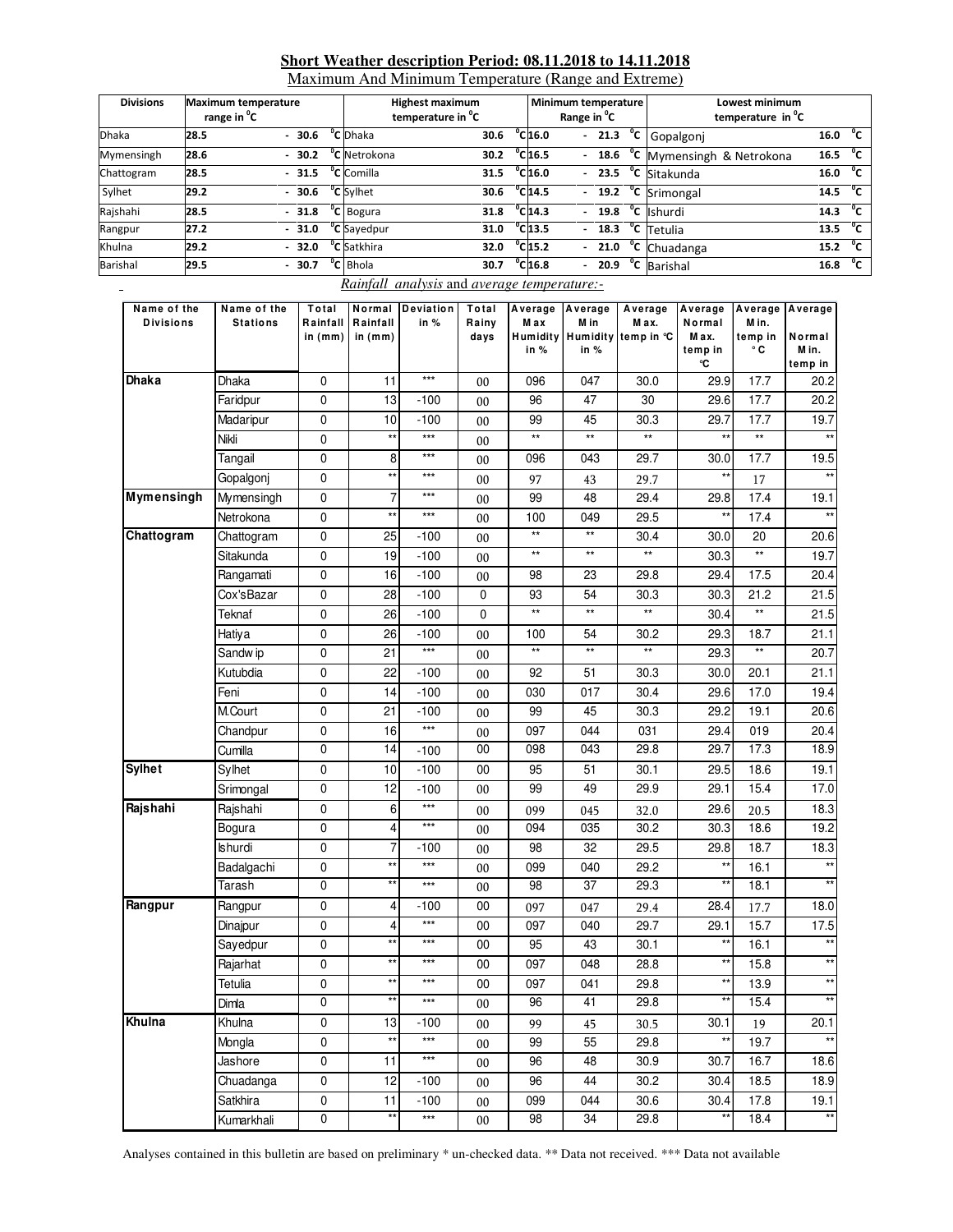

Spatial distribution of Rainfall (mm). Period (08-11-2018 to 14-11-2018)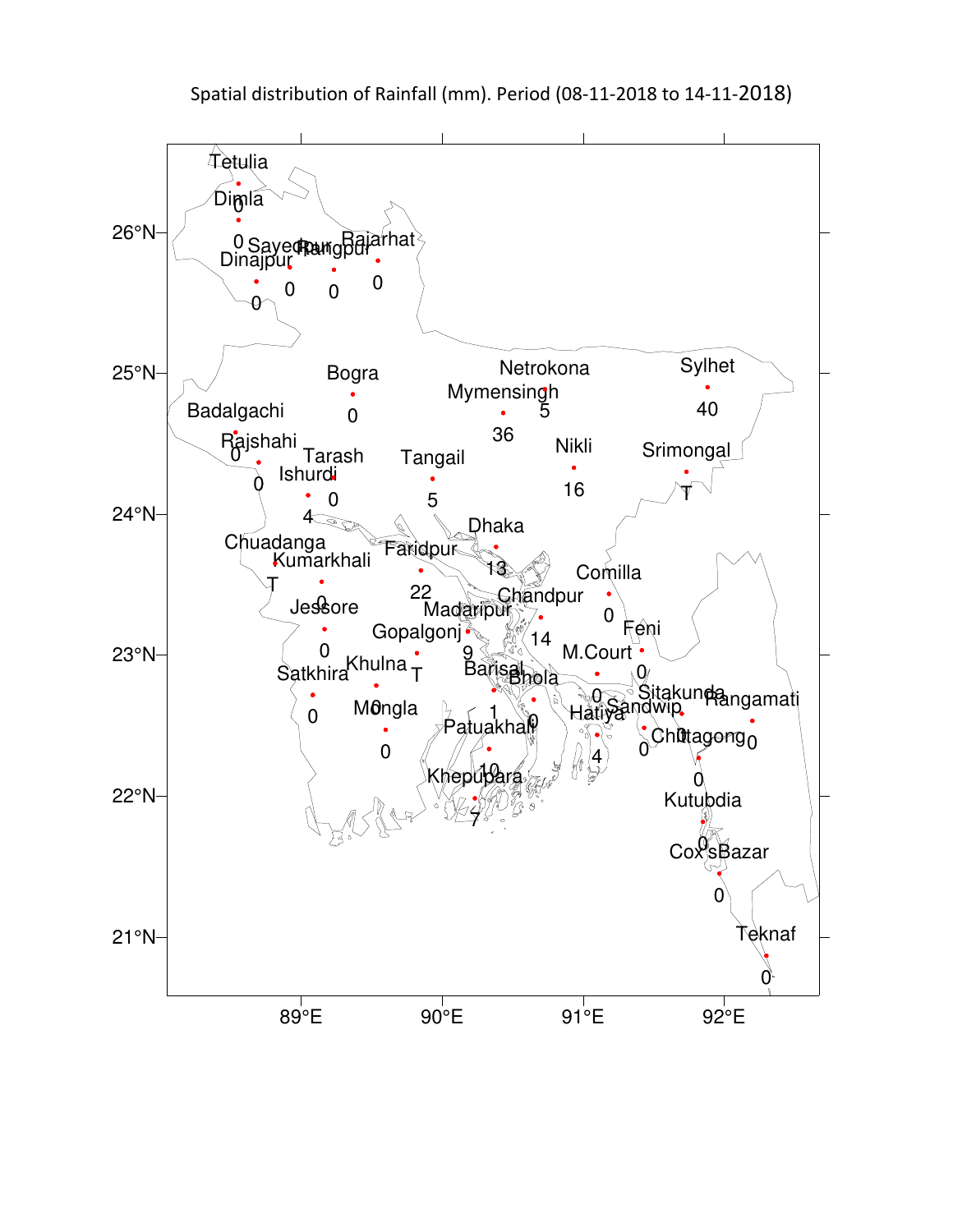



# গণপ্রজাতন্ত্রী বাংলাদেশ সরকার বাংলাদেশ আবহাওয়া অধিদপ্তর কৃষি আবহাওয়া মহাশাখা আবহাওয়া ভবন, ই-২৪, আগারগাঁও, ঢাকা-১২০৭। www.bmd.gov.bd

 $498.32.36.0000.000.000.000.31.36.80$ 

তারিখ: ১৫-১১-২০১৮ খিঃ

Extended outlook for accumulative rainfall (mm)



Spatial distribution of Rainfall (mm) Period (08-11-2018 to 14-11-2018)







# প্ৰধান বৈশিষ্ট্য সমূহঃ-

গত সপ্তাহে দেশের দৈনিক উজ্জল সূর্যকিরণ কালের গড় ৭.৩৩ ঘন্টা ছিল । গত সপ্তাহে দেশের দৈনিক বাষ্পীভবনের গড ২.৭২ মিঃ মিঃ ছিল।

## আবহাওয়ার পূর্বাভাসঃ ১৫-১১-২০১৮ থেকে ২১-১১-২০১৮ ইং পর্যন্ত।

এ সপ্তাহে দৈনিক উজ্জুল সূর্য কিরণ কাল ৬.০০ থেকে ৭.৫০ ঘন্টার মধ্যে থাকতে পারে ।

আগামী সপ্তাহের বাঙ্গীভবনের দৈনিক গড় ২.৭৫ মিঃ মিঃ থেকে ৩.৭৫ মিঃ মিঃ থাকতে পারে।

- আকাশ আংশিক মেঘলাসহ সারাদেশের আবহাওয়া প্রধানতঃ শুষ্ক থাকতে পারে ।
- এ সময়ে দেশের উত্তরাঞ্চল এবং নদী অববাহিকায় সকাল হতে মধ্য রাত পর্যন্ত হাল্কা থেকে মাঝারি ধরনের কুয়াশা পড়তে পারে।
- এ সময়ে সারাদেশে দিন ও রাতের তাপমাত্রা সামান্য কমতে পারে।

Plese visit-http://bmd.gov.bd/operational NWP for ten days forecast. User ID-test, password-test

Please go to>app Stores> Write BMD Weather app> download> open.

- For I Phone: To download BMD weather app in your I phone
- For Android: Please go to > Google play stores> Write BMD Weather app> Click Install. Please subscribe BMD's shortcode '16110' for daily weather update. [from any Grameen phone write START{space} DHK and send to 16110 and after confirmation write Y and send it to 16110 again.]

(কাওসার পারভীন) উপপরিচালক পরিচালকের পক্ষে টেলিফোন: ০২৯১৪৩৭০৩ (অফিস)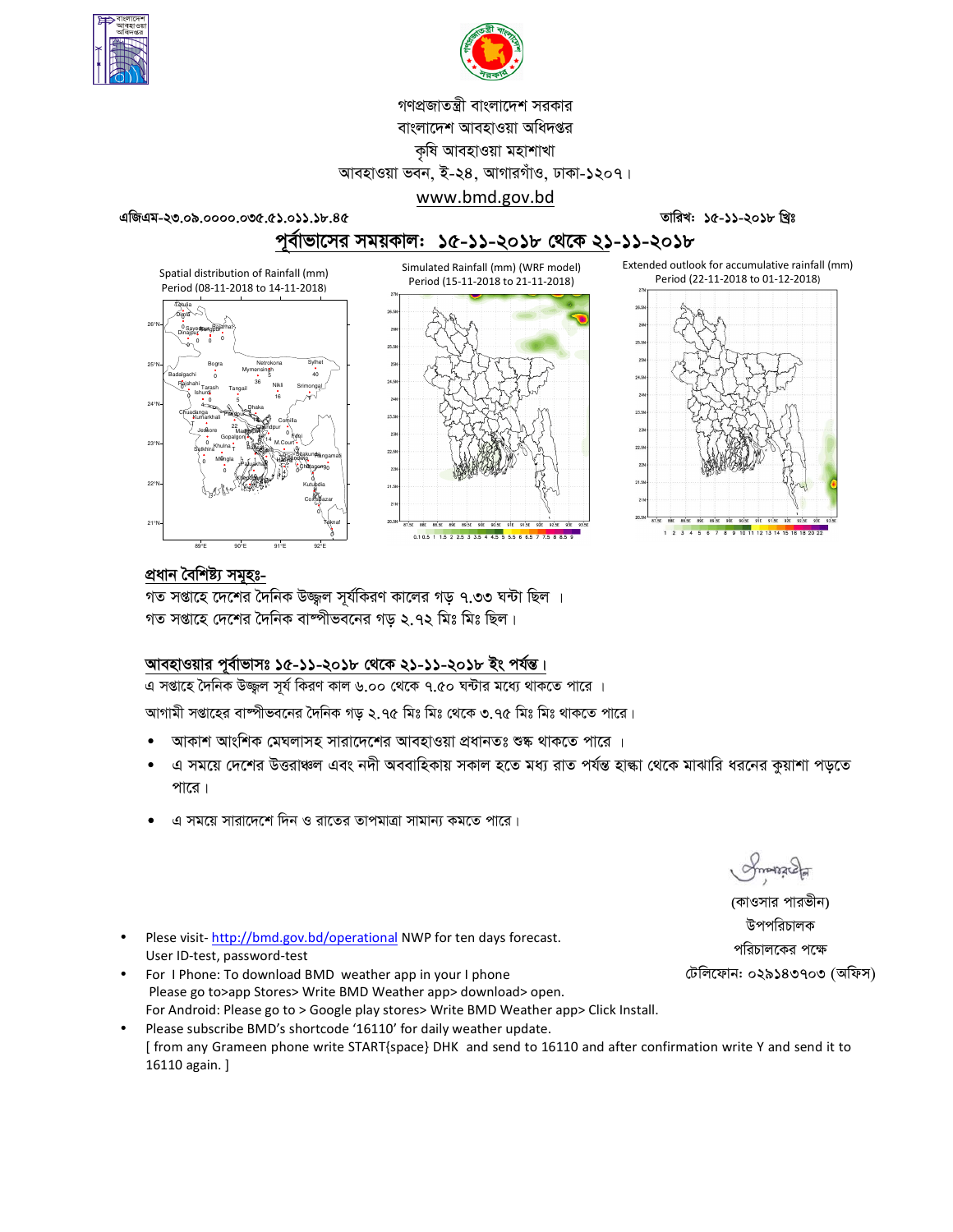# সংক্ষিপ্ত আবহাওয়া বিবরণী, সমূহ ০৮-১১-২০১৮ থেকে ১৪-১১-২০১৮

| াবভাগ     | সর্বোচ্চ তাপমাত্রার পরিসর |                          |                   |                |           | সৰ্বোচ্চ তাপমাত্ৰা ° সেঃ |                          |      | সর্বনিম তাপমাত্রার পরিসর <sup>o</sup> সেঃ |      |                | সর্বনিম তাপমাত্রা $^\circ$ সেঃ |      |                |  |
|-----------|---------------------------|--------------------------|-------------------|----------------|-----------|--------------------------|--------------------------|------|-------------------------------------------|------|----------------|--------------------------------|------|----------------|--|
| ঢাকা      | ২৮.৫                      | $\overline{\phantom{a}}$ | ৩০.৬              | $^{\circ}$ সেঃ | ঢাকা      | ৩০.৬                     | $^{\circ}$ সেঃ           | ১৬.০ |                                           | ২১.৩ | সেঃ            | গোপালগঞ্জ                      | ১৬.০ | $^{\circ}$ সেঃ |  |
| ময়মনসিংহ | ২৮.৬                      | $\overline{\phantom{a}}$ |                   | ৩০.২ ° সেঃ     | নেত্ৰকোনা |                          | ৩০.২ ° সেঃ               | ১৬.৫ |                                           | ১৮.৬ | $^{\circ}$ সেঃ | ময়মনাসংহ ও নেত্ৰকোনা          | ১৬.৫ | $^{\circ}$ সেঃ |  |
| চউগ্ৰাম   | ২৮.৫                      | $\overline{\phantom{a}}$ | <b>ు.</b> ৫ ° దాః |                | সীতাকড    |                          | ৩১.৫ ° সেঃ               | ১৬.০ |                                           | ২৩.৫ | সেঃ            | সীতাকভ                         | ১৬.০ | $^{\circ}$ সেঃ |  |
| সিলেট     | ২৯.২                      | $\overline{\phantom{0}}$ | ৩০.৬              | $^{\circ}$ সেঃ | সিলেট     |                          | ত০.৬ ° সেঃ               | 38.0 |                                           | ১৯.২ | $^{\circ}$ সেঃ | খীমঙ্গল                        | 38.0 | $^{\circ}$ সেঃ |  |
| রাজশাহী   | ২৮.৫                      | $\overline{\phantom{0}}$ | ৩১.৮              | $^{\circ}$ সেঃ | বণ্ডডা    |                          | ত ১৮ $^{\circ}$ সেঃ ১৪.৩ |      |                                           | ১৯.৮ | $^{\circ}$ সেঃ | স্বিরদী                        | ১৪.৩ | $^{\circ}$ সেঃ |  |
| রংপুর     | ২৭.২                      | $\overline{\phantom{0}}$ | ৩১.০              | $^{\circ}$ সেঃ | সৈয়দপুর  |                          | ৩১.০ ° সেঃ ১৩.৫          |      |                                           | ৩.৩১ | $^{\circ}$ সেঃ | তেঁতুলিয়া                     | ১৩.৫ | $^{\circ}$ সেঃ |  |
| খুলনা     | ২৯.২                      | $\overline{\phantom{a}}$ | ৩২.০              | $^{\circ}$ সেঃ | সাতক্ষীরা | ৩২.০                     | $^{\circ}$ সেঃ           | ১৫.২ |                                           | ২১.০ | ۰<br>সেঃ       | চয়াডাঙ্গা                     | ১৫.২ | $^{\circ}$ সেঃ |  |
| বরিশাল    | ২৯.৫                      | $\overline{\phantom{a}}$ |                   | ৩০.৭ ° সেঃ     | ভোলা      |                          | ত $0.9^\circ$ সেঃ ১৬.৮   |      | $\overline{\phantom{a}}$                  | ২০.৯ | $^{\circ}$ সেঃ | বরিশাল                         | ১৬.৮ | $^{\circ}$ সেঃ |  |

# <u>বৃষ্টিপাত বিশ্লেষন এবং স্বাভাবিক তাপমাত্রা</u>

| বিভাগের নাম | স্টেশনের নাম  | মোট                    | ষাভাবিক                | বিছ্যুতি(%) | মোট                | সৰ্বোচ্চ গড়     | সৰ্বোনিম্ন                          | গড় সৰ্বোচ্চ              | গড<br>ষভাবিক | সৰ্বনিম্ন        | সর্বনিম্ন<br>ষাভাবিক   |
|-------------|---------------|------------------------|------------------------|-------------|--------------------|------------------|-------------------------------------|---------------------------|--------------|------------------|------------------------|
|             |               | বৃষ্টিপাত<br>( মিঃমিঃ) | বৃষ্টিপাত<br>( মিঃমিঃ) |             | বৃষ্টিশাতের<br>দিন | আৰ্দ্ৰতা<br>( %) | আৰ্ঘতা                              | তাপমাত্রা<br>(ডিগ্ৰী সেঃ) | তাপমাত্রা    | গড়<br>তাপমাত্রা | গড                     |
|             |               |                        |                        |             |                    |                  | ( %)                                |                           | (ডিগ্ৰী      | (ডিগ্ৰী          | তাপমাত্রা(             |
|             |               |                        |                        |             |                    |                  |                                     |                           | (সঃ)         | (সঃ)             | ডিগ্ৰী সেঃ)            |
| ঢাকা        | ঢাকা          | $\circ$                | دد                     | ***         | $\circ$            | ০৯৬              | 089                                 | 0.00                      | ২৯.৯         | 39.9             | ২০.২                   |
|             | ফরিদপুর       | $\circ$                | ১৩                     | -১০০        | $\circ$            | ৯৬               | 89                                  | ৩০                        | ২৯.৬         | 39.9             | ২০.২                   |
|             | মাদারীপুর     | $\circ$                | $\mathcal{L}$          | -১০০        | $\circ$            | ৯৯               | 8¢                                  | 0.00                      | ২৯. ৭        | 9.9              | 38.9                   |
|             | নিকলী         | $\circ$                | $\ast\ast$             | ***         | $\circ$            | $\ast$ $\ast$    | **                                  | $\ast$ $\ast$             | **           | $**$             | **                     |
|             | টাঙ্গাইল      | $\circ$                | b                      | ***         | $^{\circ}$         | ০৯৬              | 080                                 | ২৯.৭                      | 0.00         | 39.9             | 38.0                   |
|             | গোপালগঞ্জ     | $\circ$                | $* *$                  | ***         | $\circ$            | ৯৭               | 8 <sub>0</sub>                      | ২৯.৭                      | $* *$        | ১৭               | $**$                   |
| ময়মনসিংহ   | ময়মনসিংহ     | $\circ$                | $\ddot{ }$             | ***         | $\circ$            | ৯৯               | 8 <sub>b</sub>                      | 25.8                      | ২৯.৮         | 59.8             | ১৯.১                   |
|             | নেত্ৰকোনা     | $\circ$                | $*$                    | ***         | $\circ$            | 500              | 08 <sub>o</sub>                     | ২৯.৫                      | $**$         | 59.8             | $**$                   |
| চট্ৰগ্ৰাম   | ঢট্ৰগ্ৰাম     | $\circ$                | ২৫                     | -১০০        | $\circ$            | $\ast$ $\ast$    | $\ast$ $\ast$                       | 00.8                      | 0.00         | ২০               | ২০.৬                   |
|             | সীতাকুন্ড     | $\circ$                | ১৯                     | $-500$      | $^{\circ}$         | **               | **                                  | $\ast$ $\ast$             | 0.00         | $\ast\ast$       | 38.9                   |
|             | রাঙ্গামাটি    | $\circ$                | ১৬                     | -১০০        | $^{\circ}$         | ৯৮               | ২৩                                  | ২৯.৮                      | 25.8         | 9.6              | ২০.৪                   |
|             | কক্সবাজার     | $\circ$                | ২৮                     | $-500$      | $\circ$            | ৯৩               | 68                                  | 0.00                      | ಲಿ.೦         | ২১.২             | ২১.৫                   |
|             | টেকনাফ        | $\circ$                | ২৬                     | -১০০        | $\circ$            | $**$             | **                                  | $**$                      | 00.8         | **               | ২১.৫                   |
|             | হাতিয়া       | $\circ$                | ২৬                     | -১০০        | $^{\circ}$         | 500              | 68                                  | ৩০.২                      | ২৯.৩         | 3b.9             | د.دڊ                   |
|             | সন্দ্বীপ      | $\circ$                | ২১                     | $* * *$     | 00                 | $\pm$ $\pm$      | $\pm \pm$                           | $\ast$ $\ast$             | ২৯.৩         | $\ast$ $\ast$    | ২০.৭                   |
|             | কুতুবদীয়া    | $\circ$                | ২২                     | -১০০        | $^{\circ}$         | ৯২               | œ۵                                  | 0.00                      | 0.00         | ২০.১             | ২১.১                   |
|             | ফেনী          | $\circ$                | 58                     | $-500$      | $^{\circ}$         | ೲ                | ०১৭                                 | 00.8                      | ২৯.৬         | 39.0             | 55.8                   |
|             | মাইজদী (কার্ট | $\circ$                | ২১                     | -200        | $^{\circ}$         | ৯৯               | 8¢                                  | 0.00                      | ২৯.২         | 38.5             | ২০.৬                   |
|             | চাঁদপুর       | $\circ$                | ১৬                     | ***         | $^{\circ}$         | ০৯৭              | 088                                 | ০৩১                       | 25.8         | ০১৯              | 20.8                   |
|             | কুমিল্লা      | $\circ$                | 58                     | -১০০        | $^{\circ}$         | ০৯৮              | 080                                 | ২৯.৮                      | ২৯.৭         | 9.9              | ১৮.৯                   |
| সিলেট       | সিলেট         | $\circ$                | ১০                     | -200        | $^{\circ}$         | ৯৫               | ¢۵                                  | ৩০.১                      | ২৯.৫         | ১৮.৬             | 38.5                   |
|             | শ্ৰীমঙ্গল     | $\circ$                | ډډ                     | -200        | $\circ \circ$      | ৯৯               | 8 <sub>o</sub>                      | ২৯.৯                      | ২৯.১         | 36.8             | 59.0                   |
| রাজশাহী     | রাজশাহী       | $\circ$                | ψ                      | ***         | $^{\circ}$         | ০৯৯              | 08Q                                 | ৩২.০                      | ২৯.৬         | ১.০২             | 5b.9                   |
|             | বগুডা         | $\circ$                | 8                      | ***         | $\circ$            | ಂನಿ $8$          | ০৩৫                                 | ৩০.২                      | 0.00         | 3b.9             | ১৯.২                   |
|             | ঈশ্বরদী       | $\circ$                |                        | -১০০        | $^{\circ}$         | ৯৮               | ৩২                                  | ২৯.৫                      | ২৯.৮         | 3b.9             | 3b.9                   |
|             | বদলগাঘী       | $\circ$                | $*$                    | ***         | $\circ$            | ০৯৯              | 080                                 | ২৯.২                      | $* *$        | 39.5             | $* *$                  |
|             | তাডাশ         | $\circ$                | $* *$                  | $* * *$     | $^{\circ}$         | ৯৮               | ৩৭                                  | ২৯.৩                      | $* *$        | 3b.5             | $**$                   |
| রংপুর       | রংপুর         | $\circ$                | 8                      | -১০০        | $\circ$            | ০৯৭              | 089                                 | ২৯.৪                      | 2b.8         | 9.9              | 5b.0                   |
|             | দিনাজপুর      | $\circ$                | 8                      | ***         | $\circ \circ$      | ০৯৭              | 080                                 | ২৯.৭                      | ২৯.১         | ১৫.৭             | 9.6                    |
|             | সৈয়দপুর      | $\circ$                | $*$                    | ***         | $\circ$            | ৯৫               | 8 <sub>0</sub>                      | 00.5                      | $\pm$ $\pm$  | 39.5             | $\pm$ $\pm$            |
|             | রাজারহাট      | $\circ$                | $* *$                  | ***         | $\circ$            | ০৯৭              | 08 <sub>b</sub>                     | ২৮.৮                      | $**$         | 30.5             | $**$                   |
|             | তেতুঁলিয়া    | $\circ$                | $*$                    | ***         | $^{\circ}$         | ০৯৭              | $08\lambda$                         | ২৯.৮                      | $* *$        | 50.5             | $**$                   |
|             | ডিমলা         | $\circ$                | $*$                    | ***         | $^{\circ}$         | ৯৬               | 85                                  | ২৯.৮                      | $**$         | 26.8             | $**$                   |
| থুলনা       | থুলনা         | $\circ$                | ১৩                     | -১০০        | $\circ$            | ৯৯               | 8¢                                  | 0.00                      | 00.5         | ১৯               | ২০.১                   |
|             | মংলা          | $\circ$                | $\pm$ $\pm$            | $* * *$     | $^{\circ}$         | ৯৯               | Q¢                                  | ২৯.৮                      | $\pm$ $\pm$  | 38.9             | $\ast$ $\ast$          |
|             | যশোর          | $\circ$                | دد                     | ***         | $^{\circ}$         | ৯৬               | 8 <sub>b</sub>                      | ৩০.৯                      | 00.9         | 39.9             | ১৮.৬                   |
|             | চুয়াডাঙ্গা   | $\circ$                | ډډ                     | -১০০        | $^{\circ}$         | ৯৬               | 88                                  | ৩০.২                      | 00.8         | 3b.6             | 3b.5                   |
|             | সাতক্ষীরা     | $\circ$                | دد                     | -১০০        | $\circ \circ$      | ০৯৯              | 088                                 | ৩০.৬                      | 00.8         | ১৭.৮             | 38.5                   |
|             | কৃমারখালী     | $\circ$                | $* *$                  | ***         | $^{\circ}$         | ৯৮               | $\mathbin{\textcircled{\small{8}}}$ | ২৯.৮                      | $**$         | 5b.8             | **                     |
| ববিশাল      | বরিশাল        | $\circ$                | ১৬                     | -200        | 00                 | 500              | 89                                  | 00.3                      | 0.00         | 39.6             | $\mathcal{S}_{\alpha}$ |
|             | ভোলা          | $\circ$                | ১৭                     | -200        | $^{\circ}$         | ০৯৯              | 08b                                 | ৩০.১                      | ২৯.৯         | $\delta b.$      | ২০.১                   |
|             | পটুয়াথালী    | $\circ$                | ২8                     | -১০০        | $^{\circ}$         | 500              | 08 <sub>o</sub>                     | ২৯.৬                      | ২৯.৫         | 55.8             | ২০.৮                   |
|             | খেপুপাড়া     | $\circ$                | ২৬                     | -১০০        | $^{\circ}$         | ৯৯               | ৫৯                                  | ২৯.৯                      | 25.8         | 3b.5             | ২০.৬                   |

N.B .Analyses contained in this bulletin are based on preliminary \* un-checked data. \*\* Data not received. \*\*\* Data not available.